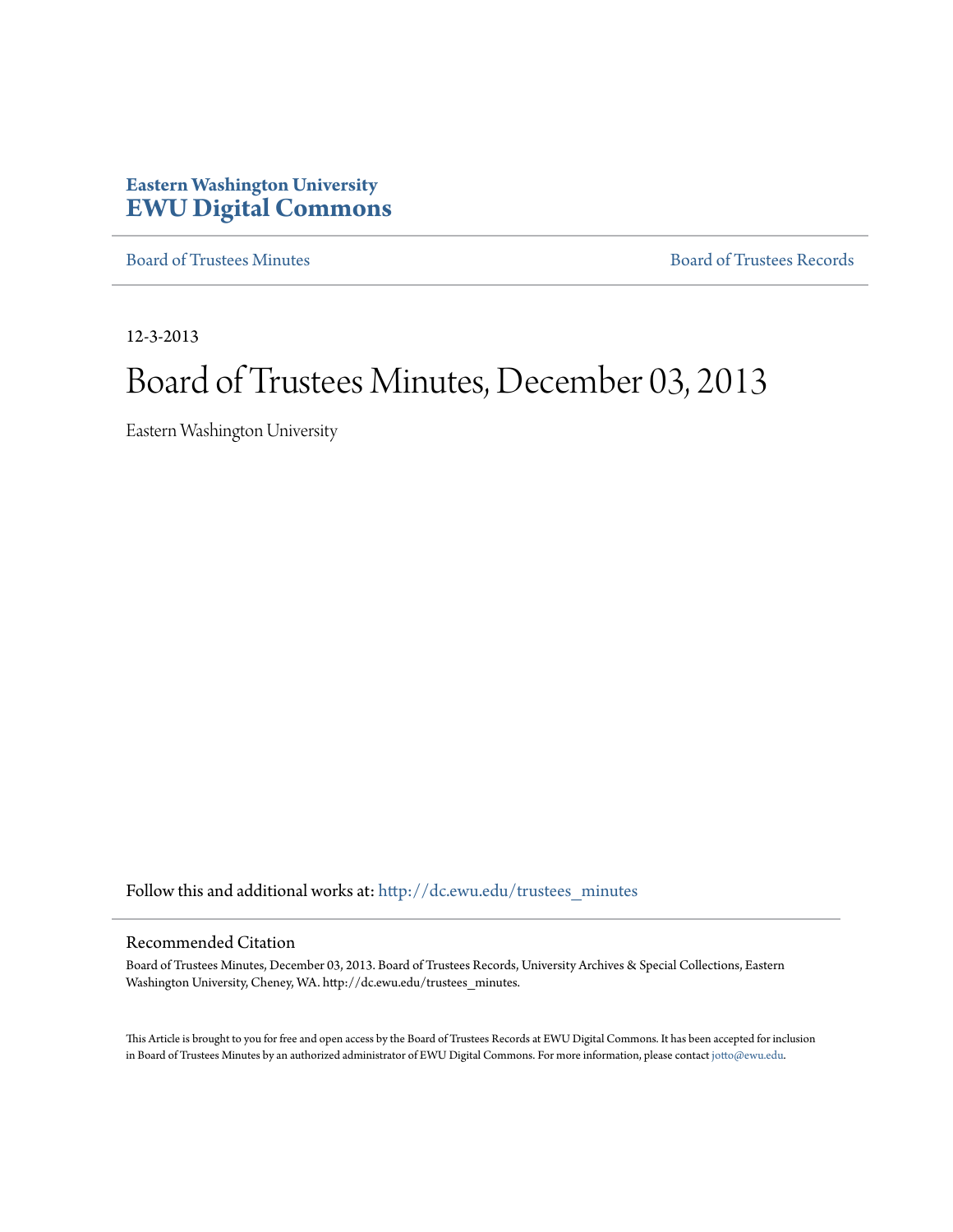

start something big

## **BOARD OF TRUSTEES Regular Meeting**

# **Tuesday December 3, 2013**

# **MINUTES**

Trustees Present: Paul Tanaka, Chair Mark Mays, Vice Chair Jo Ann Kauffman Michael O'Donnell James Murphy Bertha Ortega Robert Whaley Vicki Wilson

#### **Call to Order, I**.

Chair Tanaka called the September 27, 2013, meeting of the Eastern Washington University Board of Trustees to order at 11:50 a.m.

#### **Quorum, II.**

A quorum was present. All trustees were in attendance.

#### **Executive Session, III.**

Chair Tanaka announced the Board will convene in executive session under RCW 42.30.110(1)(i) for the following purposes: to discuss with legal counsel representing the agency matters relating to agency enforcement actions, litigation or potential litigation. Also, the Board will plan or adopt the strategy or position to be taken by the governing body during the course of any collective bargaining, professional negotiations, or grievance or mediation proceedings, or will review the proposals made in the negotiations or proceedings while in progress, which is exempt pursuant to RCW 42.30.140. Executive session concluded at 12:00 p.m.

#### **Reconvene Open Meeting**

Chair Tanaka called the Regular Session of the December 3, 2013, meeting of the Eastern Washington Board of Trustees to order at 1:15 p.m. He introduced our newest trustee, Uriel Iñiguez, who was appointed by the governor effective January 1, 2014. Mr. Iñiguez introduced himself to attendees, noting

Page 1 of 4

"Eastern Washington University strives to satisfy all requests for special access needs for persons with disabilities. Requests for such accommodation are welcome and may be made by calling the President's Office, (509) 359-4648."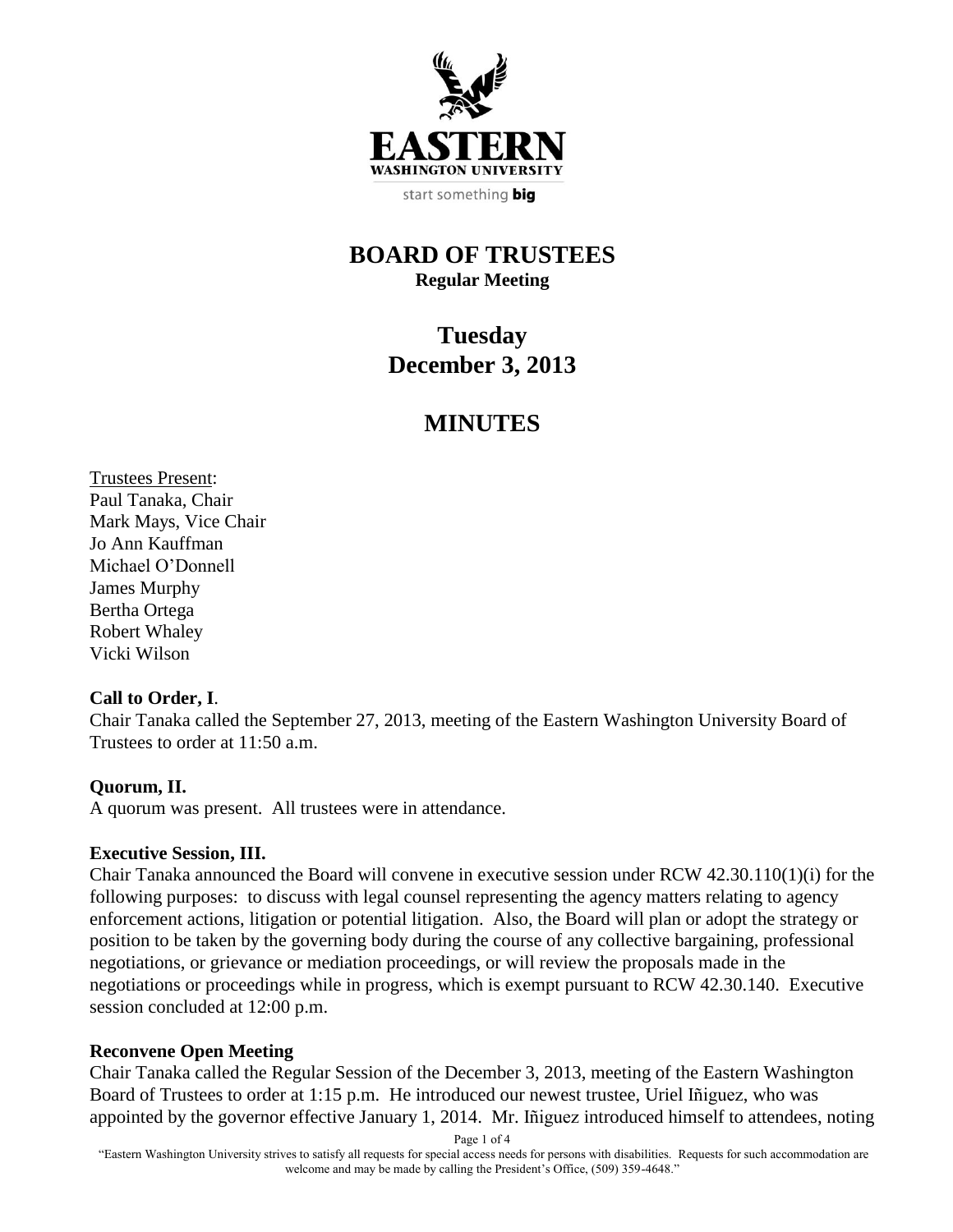that he and a number of his family members have attended EWU. The educational experience has changed the lives of him and his family, and he is anxious to give back to EWU. He looks forward to working with everyone during his six-year appointment. Chair Tanaka also acknowledged the service of Bertha Ortega, who is departing the board after serving since 2001.

#### **Reports, IV.**

## University President's Report, IV.A.

Dr. Arévalo provided a report in written format and referred the Board to the report. He opted to use his reporting time to allow the opportunity for Athletic Director Bill Chaves to bring attention to his department. Mr. Chaves thanked the Board for their support and announced that Head Football Coach Beau Baldwin has again, for the second straight season, been named as the Big Sky Conference Coach of the Year. Coach Baldwin has brought Eastern to its third Big Sky title in four seasons. Mr. Chaves also mentioned this was the first time in Eastern history that our conference record was 8-0. Coach Baldwin also attended the meeting and thanked all for their support of Eastern Athletics and also attributed his success to outstanding assistant coaches and talented players. He emphasized the team effort. Two players also attended the meeting: Vernon Adams (quarterback) and Cooper Kupp (cornerback and wide receiver). Both have been recognized for their exceptional talents by the Big Sky Conference and nationally. The players also commented and thanked fans and administration for their support.

## Organization President's Reports, IV.B.

#### Faculty Organization, IV.B.1.

President Julia Smith applauded our student athletes and also brought attention to their success in the classroom. She introduced Dr. Mindy Breen, co-chair of the General Education Review and Reform Committee (GERR). Dr. Smith reported on work done to increase student success and reported on faculty discussions around what general education review should entail. Under consideration is moving from a distributional model (distribution of credits across the curriculum) to reviewing what skills and abilities a student should acquire as they complete their general education. Early winter quarter, faculty will have completed a statement on what general education should contain. Faculty are also putting together an early warning system so that students who are at the risk of failing are easily identified and are provided support. Trustee Kauffman inquired about dashboard metrics and wanted to ensure that all our retention strategies can be properly measured.

#### Classified Staff Union, IV.B.2.

President Kathleen Warren introduced WFSE Correspondence Secretary Carlila Hughes. She thanked Trustee Ortega for her service. Ms. Hughes provided the Board with a belated Thanksgiving and Christmas card. Kerwin Harmon was acknowledged for his service as this year he received the Distinguished Service Award for classified staff.

#### Associated Students, IV.B.3.

President DJ Jigre reported on student participation at the first annual blood drive hosted by EWU and 100 units of blood were collected. Homecoming changes were also mentioned, as ASEWU had received some inquiries about the new program and moving the parade to earlier in the day. Overall, the changes were positive and well received. Mr. Jigre also reported on student representation on the Riverpoint campus, military appreciation, and their goals (Q2S, PUB remodel, and library hours). President Jigre

Page 2 of 4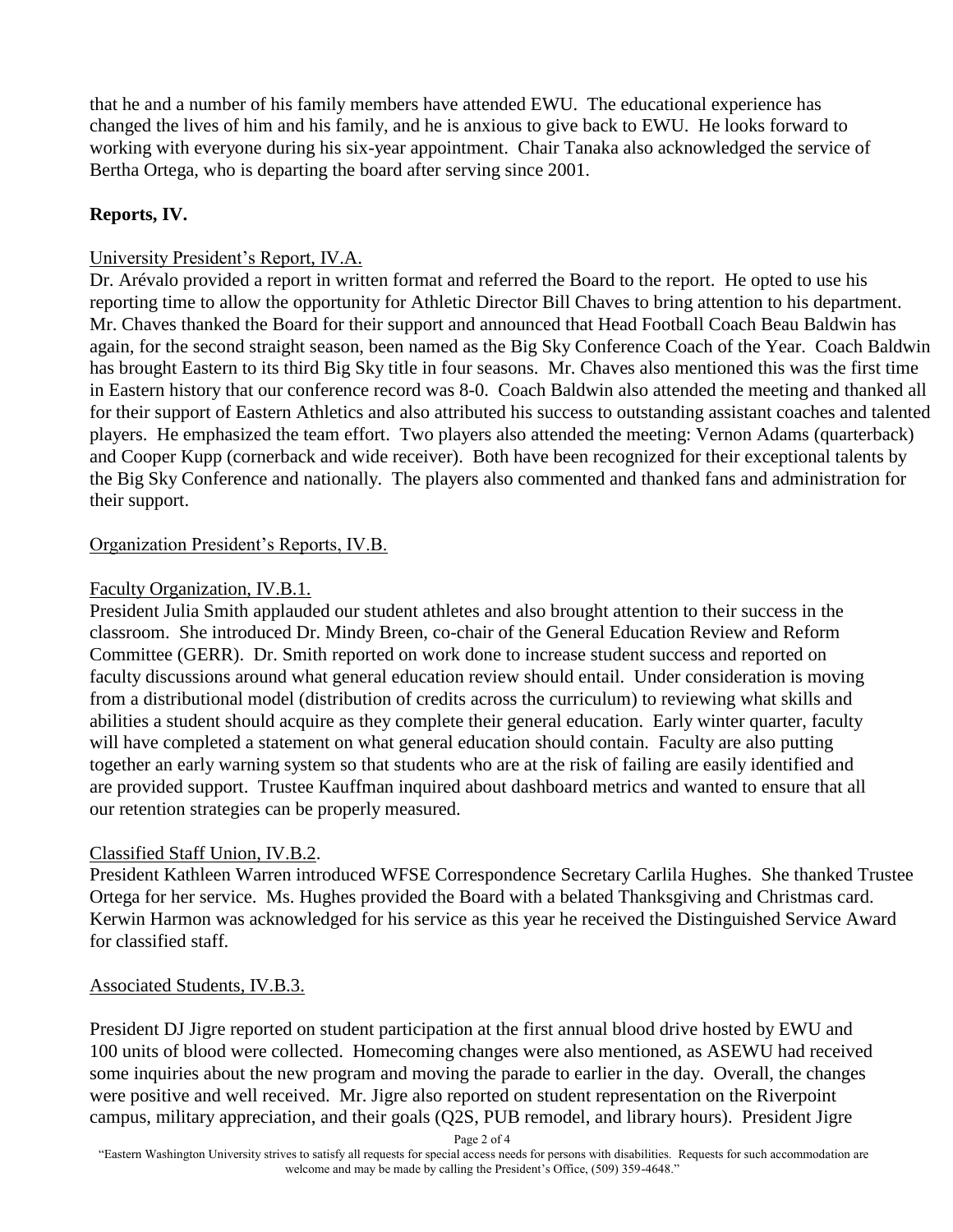also discussed the first year live on requirement, and a letter to the Board was provided. Overall, the students are supportive of the requirement.

#### **Public Comment, V.**

Mr. Will Parks, owner of Adventure Dynamics, signed up to speak. He believes the University is competing with his business.

#### **Action Items, VI.**

Consent Action Items, VI.

Minutes of the September 27, 2013, Regular Board of Trustees Meeting, VI.A.1.

WAC 172-06, Organization and Operation, VI.A.2a. WAC 172-100, Traffic and Parking Regulations, VI.A.2b. WAC 172-118, Recreational Equipment, VI.A.2c. WAC 172-121, Student Conduct Code, VI.A.2e. EWU 401-04, Volunteers, VI.A.2f. EWU 401-03, Background Checks, VI.A.2g. EWU 201-03, External Communications, VI.A.2h. EWU 401-06, Protected Health Info. (PHI), VI.A.2i. EWU 302-04, Intellectual Property Management, VI.A.2j. EWU 401-05, Emeritus Faculty, Attachment VI.A.2k. EWU 409-03, Retiree Benefits, Attachment VI.A.2l. EWU 602-01, Drug and Alcohol Abuse Prev., VI.A.2m.

*Motion 12-01-2013: Trustee Kauffman moved that the consent agenda be approved, minus letter 2d. the WAC 172-130, Undergraduate Housing Requirement. Seconded by Trustee Wilson Motion carried.*

*Motion 12-02-13: Trustee Kauffman moved that WAC 172-130, the Undergraduate Housing Requirement, be approved. Seconded by Trustee Ortega. One opposed. Motion carried.*

*Motion 12-03-2013: Trustee O'Donnell moved to adopt the following policy statement: The Board of Trustees (BOT) has carefully reviewed all of the information available to us on Q2S. Last month, the Board held a town hall meeting where we received extensive white papers from the students, faculty and administration detailing the pros and cons of a change. As part of the town hall meeting, the Board also heard direct testimony from 35 individuals representing a broad spectrum of the university and received over 95 written comments.*

*Most importantly, for the first time, the Board heard directly from the students as to their clear preference. The Board is appreciative of the sincere and reasoned testimony we received, and believe we now have enough information to make an informed decision.*

Page 3 of 4

"Eastern Washington University strives to satisfy all requests for special access needs for persons with disabilities. Requests for such accommodation are welcome and may be made by calling the President's Office, (509) 359-4648."